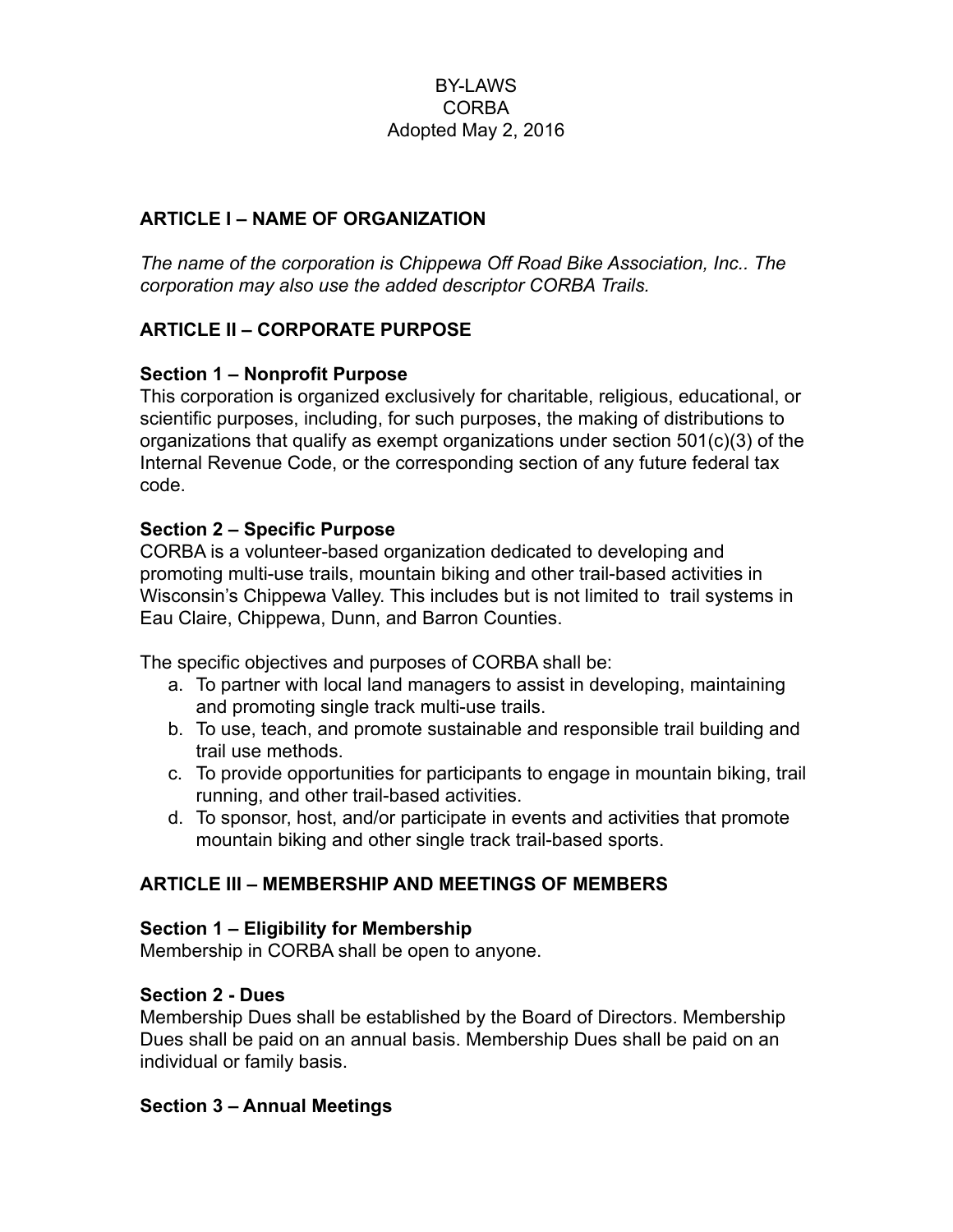The annual meeting of the membership shall be held during the first quarter of each year for the purpose of electing directors and officers and for the transaction of such business as may come before the meeting.

### **Section 4 – Special Meetings of the Membership**

Special meetings of the general membership, for any purpose or purposes, may be called by the President or the Executive Committee. Meeting location shall be as determined by the President or Executive Committee. Notice of the place, day and hour of the meeting and the purpose for which the meeting is called, shall be transmitted to members at least three days in advance before such meeting, either in writing, or in such other manner as the President or Executive Committee shall designate.

## **Section 5 – Voting**

A simple majority of votes cast at any membership meeting shall be decisive of any motion or election.Each individual membership shall have one vote and each family membership shall have one vote at any annual or special meetings of the organization.

### **ARTICLE IV – BOARD OF DIRECTORS and MEETINGS OF THE BOARD OF DIRECTORS**

## **Section 1 – General Powers**

The affairs of the Corporation shall be managed by its Board of Directors. The Board of Directors shall have control of and be responsible for the management of the affairs and property of the Corporation.

# **Section 2 – Number, Tenure, Requirements, and Qualifications**

- a. The number of Directors shall consist of no less than three (3) and no more than eleven (11), including the Officers, Members at Large for each county, and general Board Members.
- b. One (1) Member at Large position shall be elected for each county in which CORBA serves to maintain and/or assists with trail development. Each Member at Large shall act as a representative of the liaisons, members, land managers and partners in their respective county. The number of Members at Large shall be dependent on the number of counties CORBA works in at that time.
- c. All Directors shall be elected by a majority of votes cast by the membership at the annual meeting.
- d. Each member of the Board of Directors shall be a member of the Corporation whose membership dues are paid in full.
- *e. The length of term for the Officers shall be for two years, and remaining Directors shall hold office for a term of one year. Each Director and Officer shall hold office for their elected term, until his/her successor shall have been elected, or until their death, or until they shall resign. A term shall begin upon election at the annual meeting.*
- f. No member of the Board of Directors may miss three or more consecutive meetings of the Board and shall not miss more than four meetings in a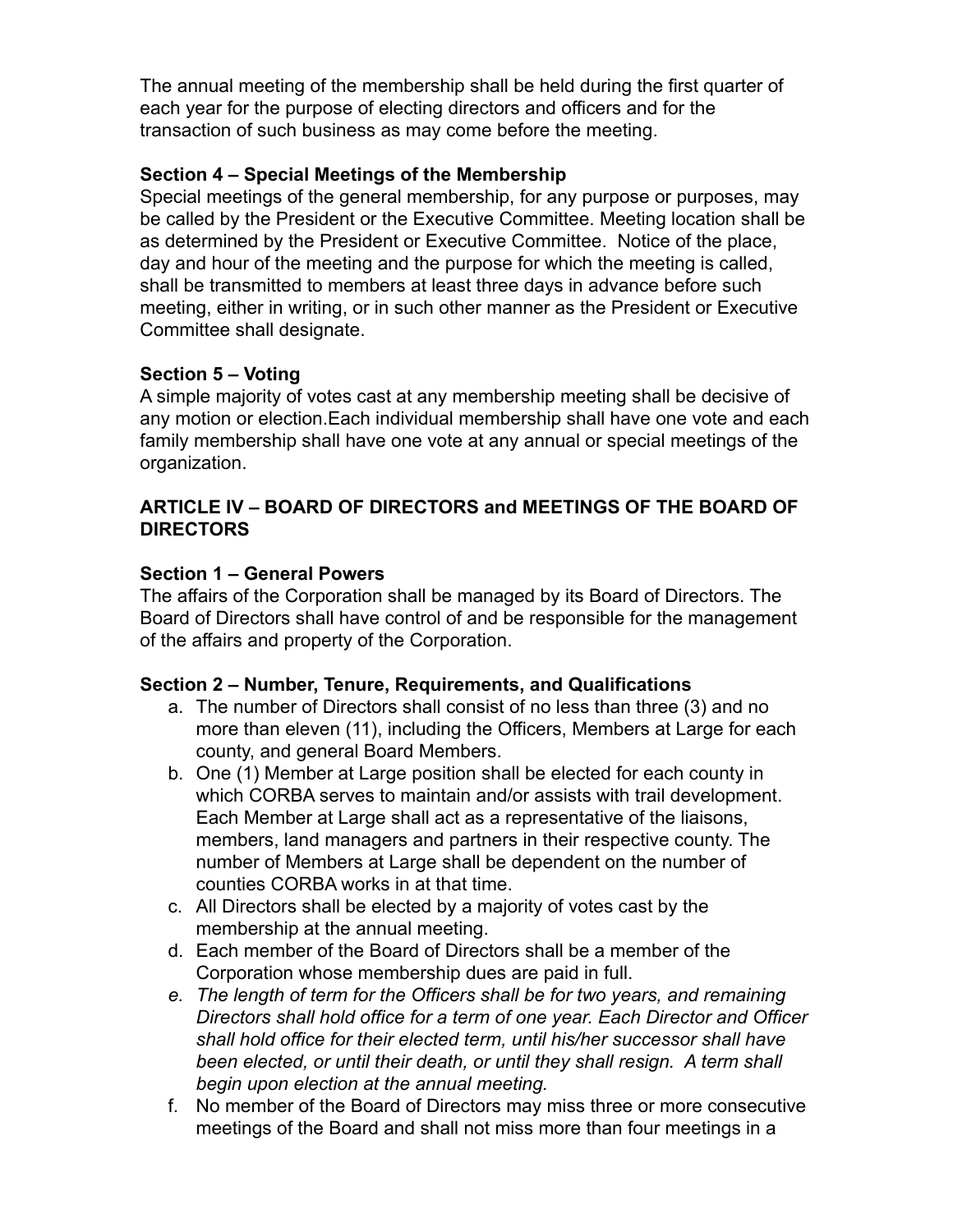year. Excessive absences may lead to removal from the Board, as per Section 8 below.

- g. Each Director shall participate in fundraising and shall volunteer with at least two CORBA race events each year.
- *h. Each Director shall participate in at least one committee.*

## **Section 3 – Regular Meetings**

The Board of Directors shall conduct monthly meetings. Notice of these regular meetings shall be sent to all members of the Board at least ten (10) days in advance and/or posted to the CORBA website calendar and social media accounts.

## **Section 4 – Special Meetings**

Special meetings of the Board of Directors may be called by the President or any two members of the Board of Directors. Notice of these special meetings shall be sent to all members of the Board at least (3) days in advance and/ or posted on the CORBA website calendar..

## **Section 5 – Quorum**

A quorum shall consist of a majority of then-current members of the Board of Directors, but a lesser number shall have power to adjourn to a specified later date without notice. The act of a majority of the members of the Board of Directors present at a meeting at which a quorum is present shall be the act of the Board of Directors.

### **Section 6 – Voting**

Each member of the Board of Directors shall be entitled to cast one vote.

### **Section 7 – Vacancies**

Any vacancy occurring on the Board, including a vacancy created by an increase in the number of Board Members, may be filled until the next succeeding annual election by appointment by the President subject to confirmation by the affirmative vote of two-thirds (2/3) of the full Board then in office.

# **Section 8 – Removal of Director**

Any member of the Board of Directors may be removed with or without cause, at any time, by a two-thirds (2/3) majority of the members of the Board of Directors if in their judgment the best interest of the Corporation would be served thereby. Each member of the Board of Directors must be notified in advance of the proposed action. An officer who has been removed as a member of the Board of Directors shall automatically be removed from office.

# **Section 9 – Trail Liaisons**

The Board of Directors shall appoint one (1) or two (2) Trail Liaisons for each trail system CORBA maintains and/or assists with trail development in. Trail Liaisons:

a) Shall work in conjunction with the Trails Director and the Member at Large for their respective county to oversee trail development, maintenance,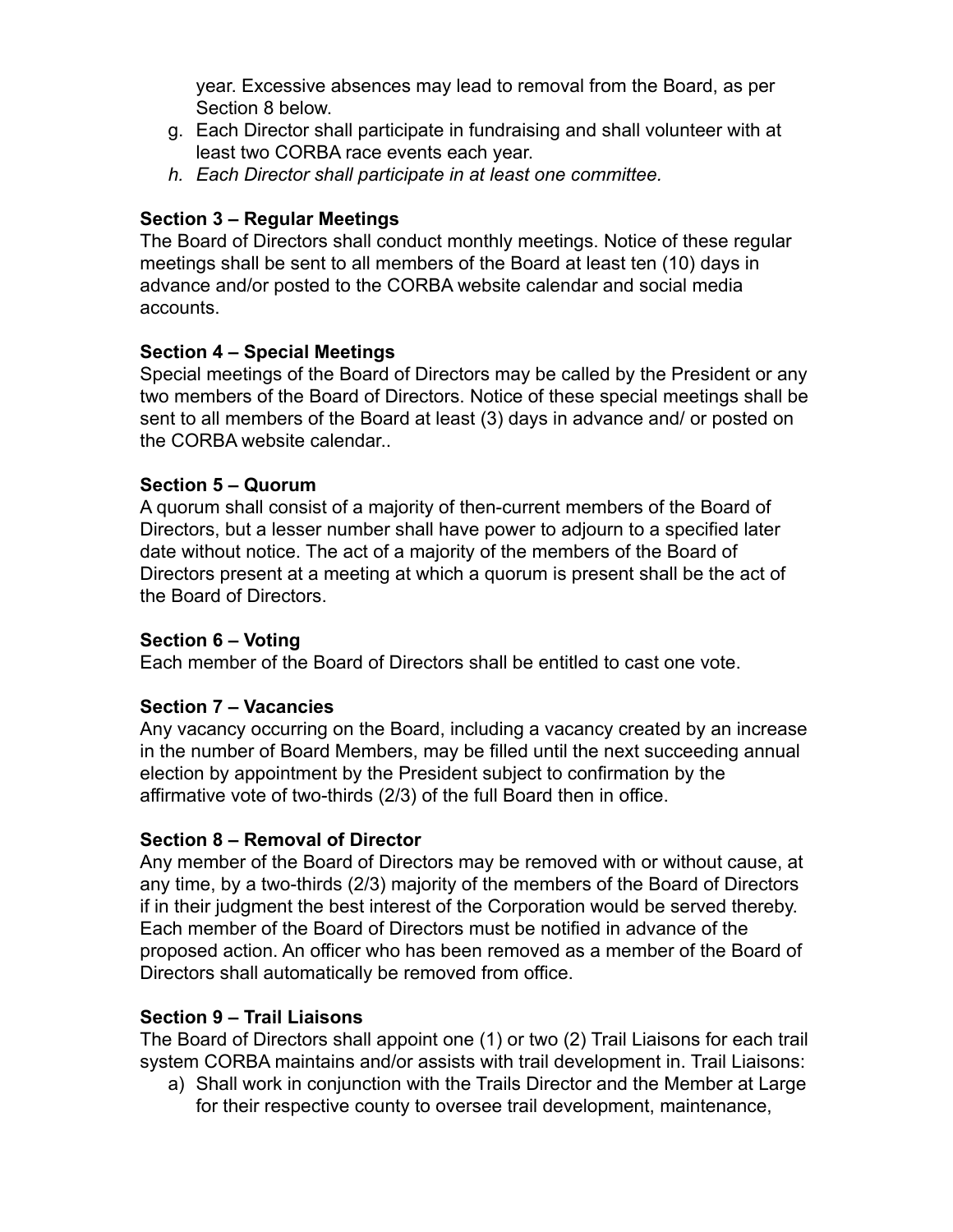volunteer work, and community development in their appointed trail system.

- b) Shall have duties and responsibilities laid out by the Board of Directors.
- c) Shall be appointed by a simple majority of the Board of Directors and may be removed by the same.
- d) Shall not have term limits but will be reviewed on an annual basis. The Board will accept and consider applications and nominations for trail liaisons as they are submitted.
- e) Shall be a member of the Corporation whose membership dues are paid in full.
- f) Will not automatically be members of the Board of Directors and will not have Board voting rights but may serve concurrently as a Director if they seek and are elected or appointed into a Board position as described in Section 2 above.

### **Section 5 – Conflict of Interest**

Any member presented with a conflict of interest shall be compelled to abstain from voting. A conflict of interest is defined as a matter in which the member or the member's family may benefit either personally or financially.

# **ARTICLE V – OFFICERS**

The officers of this Board shall be President, Vice President, Secretary, Treasurer, Trails Director and *Membership/Community Director.* One Director may fulfill both the Secretary and Treasurer positions simultaneously if approved by a simple majority of the Board.

# **Section 1 – President**

- a) The President shall be the principal executive officer of the corporation and shall supervise and control all the business and affairs of the corporation.
- b) They shall, when present, preside at all meetings of the members and of the Executive Committee.
- c) They shall have authority to appoint such agents and representatives of the corporation as he/she shall deem necessary, and to delegate authority to them.
- d) They shall have authority to sign all checks and other documents on behalf of the corporation in the course of its regular business, and he/she may authorize the Vice President or any officer or agent of the corporation to sign such checks or other documents in his/her place.
- e) They shall perform additional duties as the Board may provide from time to time.
- *f) They shall serve as chairperson of the Fundraising and Grants Committee and conduct committee meetings at a minimum of quarterly.*

# **Section 2 – Vice President**

a) In the absence of the President, or in the event of his/her death or inability or refusal to act, the Vice President shall perform the duties of the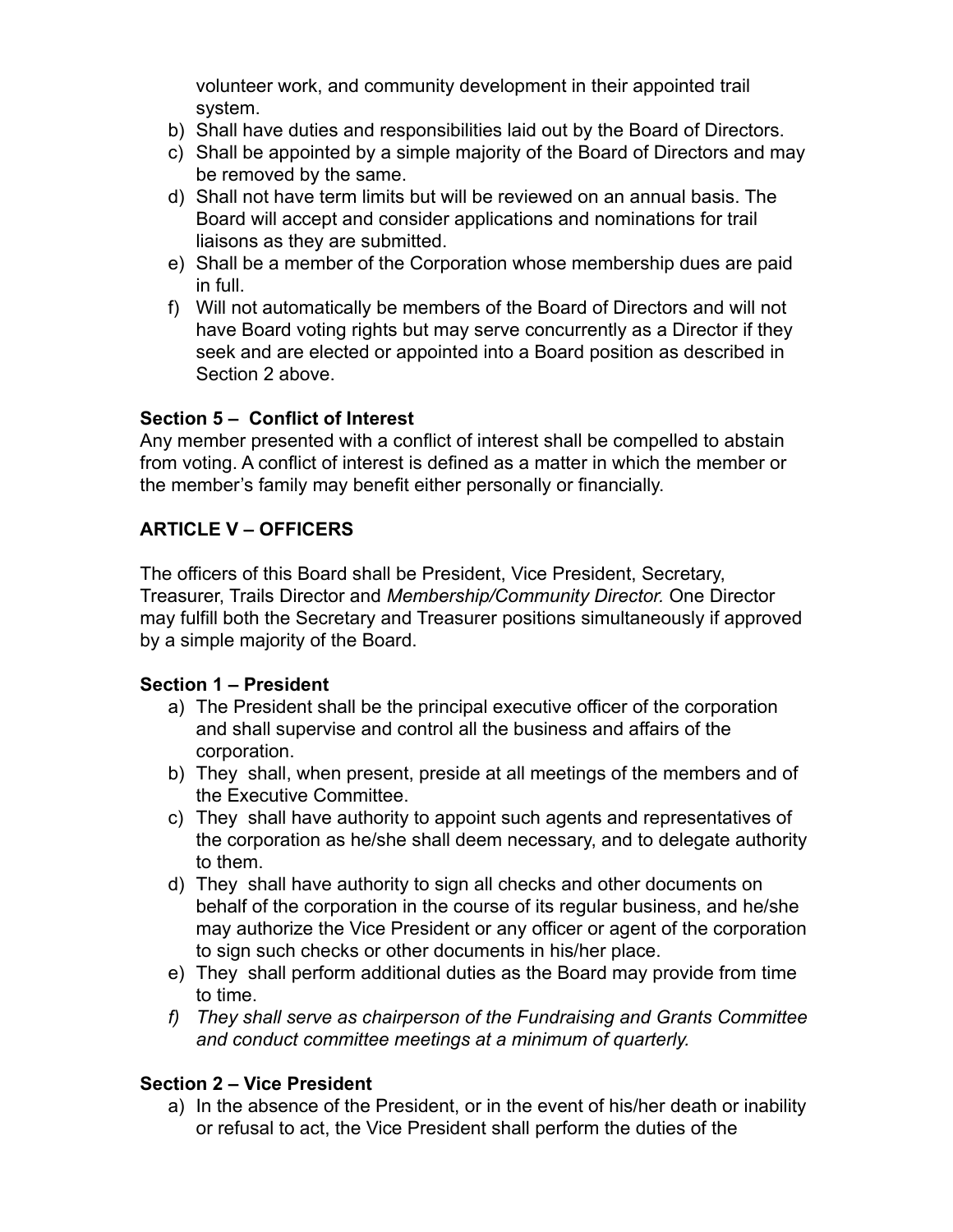President, and when so doing shall have all the powers of, and be subject to, all the restrictions upon the President.

- b) They shall perform additional duties as the Board may provide from time to time.
- c) The Vice President is responsible for providing general membership communication in collaboration with the Membership Director including updates following monthly Board meetings either directly or through delegation. Communication updates will be sent by email to current members.
- d) The Vice President is responsible for arranging the meeting location for all Board meetings.
- e) *They shall serve as chairperson of the Events and Sponsorship Committee and conduct committee meetings at a minimum of quarterly.*

# **Section 3 – Secretary**

- a) The Secretary shall keep all minutes of the membership and Board and Committee Meetings.
- b) They shall see that all notices are given to members and to members of the Executive Committee as required by these bylaws or by resolution of the Executive Committee.
- c) They shall be custodian of the records of the Corporation.
- d) They shall keep a record of the post office address and email address of each member of the Corporation.
- e) They shall perform additional duties as the Board may provide from time to time.

# **Section 4 – Treasurer**

- a) The Treasurer shall have charge and custody of, and be responsible for, all funds of the corporation, receive and give receipts for all moneys due and payable to the corporation from all sources, deposit all such moneys in the name of the corporation in such banks or other depositories as shall be selected by the Executive Committee, make expenditures and sign all checks as the Executive Committee shall indicate. All amounts over \$500 must be approved by a majority of the Executive Committee.
- b) They shall ensure any and all events and grants managed by the corporation are operated within budgets and shall be permitted access to and oversight of those budgets. This includes, but is not limited to, the Firecracker, Powder Keg, Fall Back Blast and others.
- c) They shall be bonded at the discretion of the Executive Committee.
- d) They shall provide the Board and membership with budget reports on a quarterly (minimum) basis.
- e) They shall provide oversight to an Audit Committee to examine the financial records, if established by the full Board and if required by the IRS.
- f) They shall perform additional duties as the Board may provide from time to time.

# **Section 5 – Trails Director**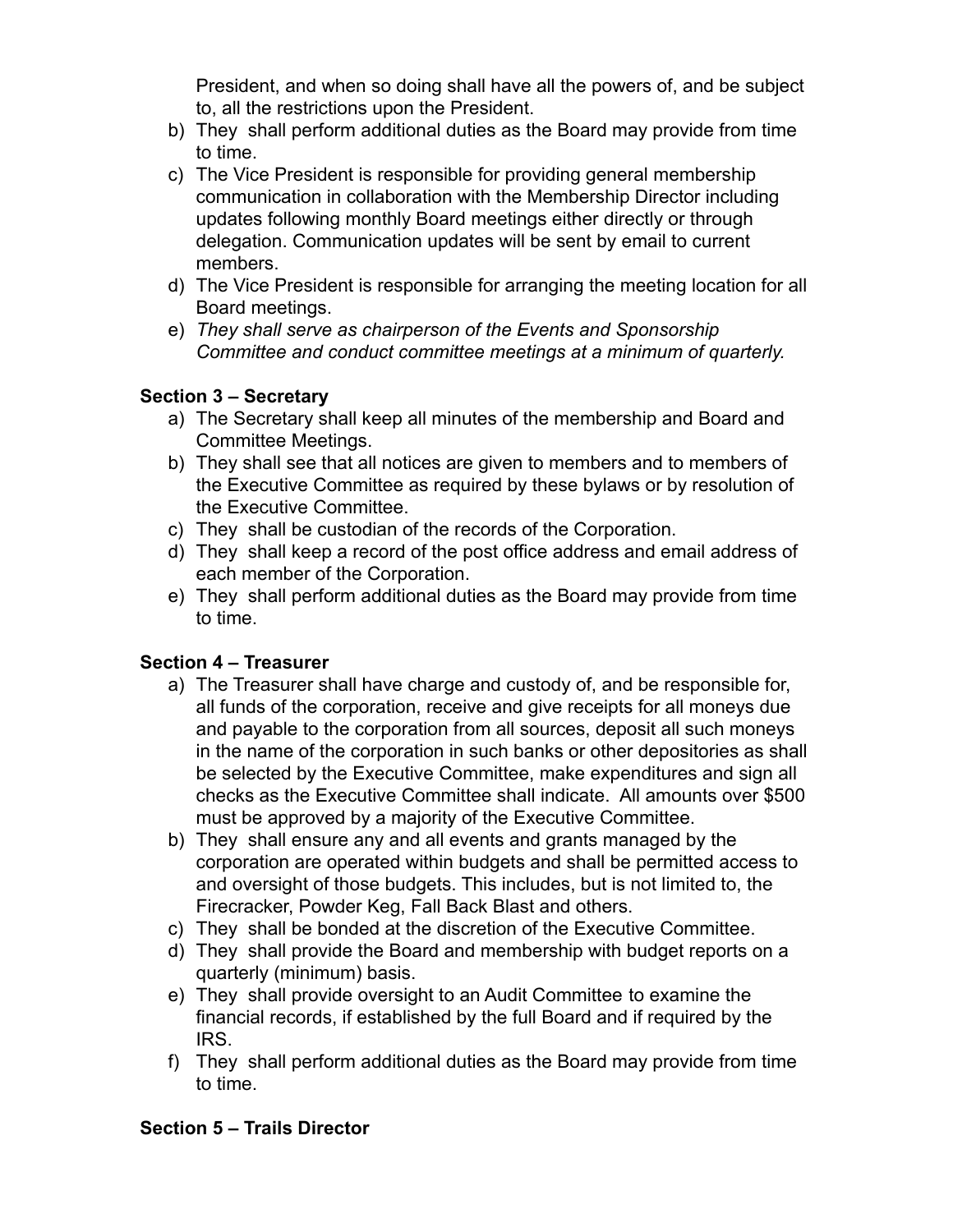- a) The Trails Director shall facilitate trail layout and work with Trail Liaisons and land managers following processes established by the Executive Committee.
- b) They shall establish trail work days and ensure general membership is notified.
- c) They shall facilitate trail development and maintenance following International Mountain Bicycling Association guidelines.
- d) They shall ensure compliance with all safety measures and that all members and volunteers sign waivers prior to performing any work requiring such.
- e) They shall ensure that any member operating mechanized equipment is a paid member of the corporation and is following all established guidelines regarding approval, trail building methods and safety.
- f) They shall track and record trail work time and volunteers.
- g) They shall oversee equipment inventory and maintenance; including an annual tool collection and inventory. This may be done in conjunction with a member assigned to handle tools and equipment oversight.
- h) They shall perform additional duties as the Board may provide from time to time.

## **Section 6 - Membership Director**

- a) The membership director shall collaborate with the Secretary and Vice President on member email newsletters and notifications.
- b) The membership director shall be charged with member engagement through group events and casual activities for all trail users.
- c) This position will work in collaboration with the respective event directors on volunteer recruitment and retention.
- d) This position will develop membership incentives and sponsor related perks for membership
- e) *They shall serve as chairperson of the Membership Committee and conduct committee meetings at a minimum of quarterly.*

### **Section 7 – Election of Officers**

The officers of the corporation shall be elected by a majority vote cast by the general membership at the Annual Meeting. Officer terms shall commence immediately following the Annual Meeting. Each officer shall hold their office term until their successor shall have been duly elected, or until their death or resignation.

### **Section 8 – Vacancies**

Any Officer vacancy may be filled until the next succeeding annual election by appointment by the President subject to confirmation by the affirmative vote of two-thirds (2/3) of the full Board then in office.

### **Section 9 – Removal of Officer**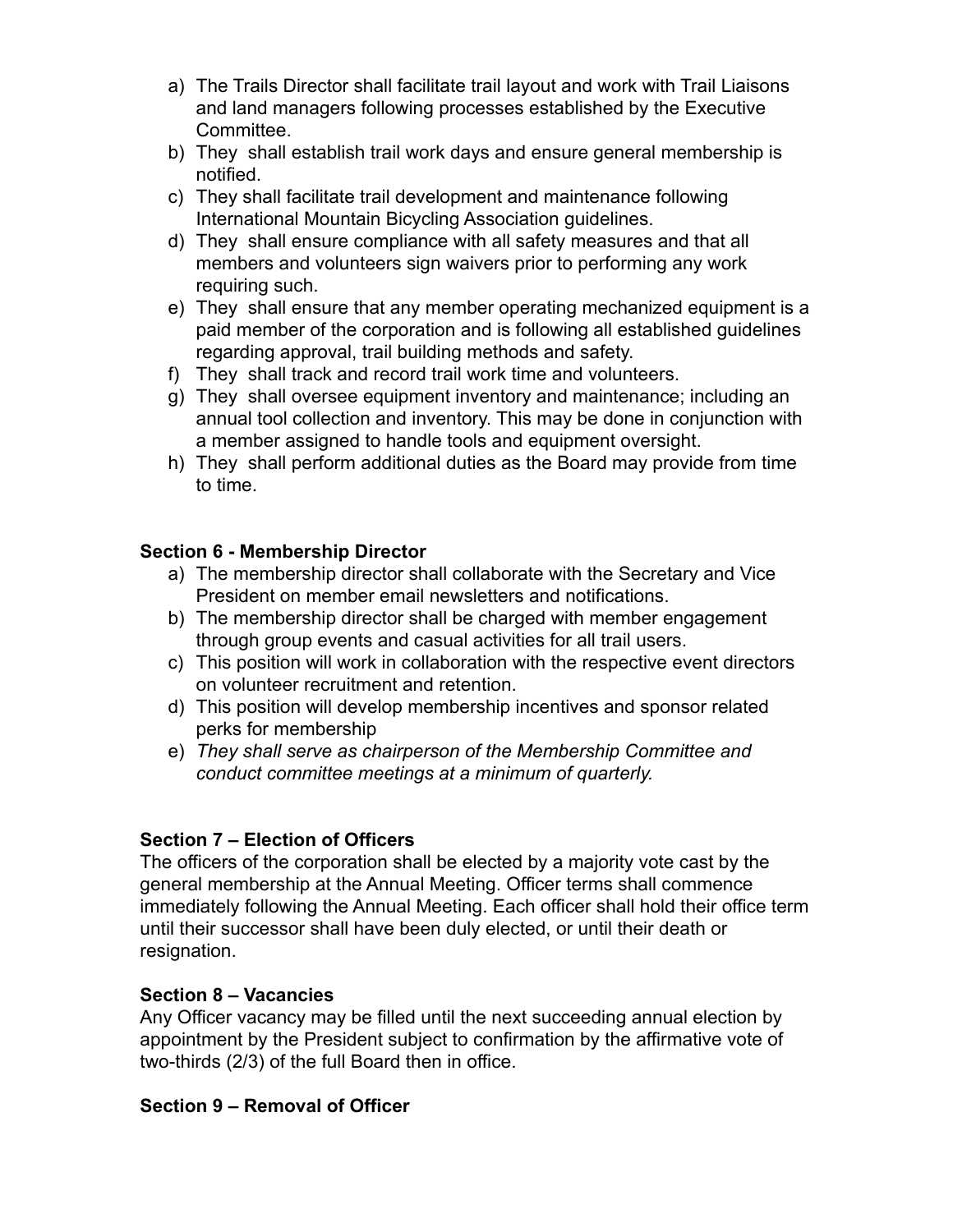Any Officer may be removed with or without cause, at any time, by vote of two-thirds (2/3) of the members of the Board of Directors if in their judgment the best interest of the Corporation would be served thereby. Each member of the Board of Directors must be notified in advance of the proposed action.

# **ARTICLE VI – COMMITTEES**

## **Section 1 – Committee Formation**

The Board may create committees as needed, such as for finance, fundraising, member and volunteer recruitment/retention, events, etc. The President may appoint committee chairs or may delegate that duty to another officer.

## **Section 2 – Executive Committee**

- a) The Officers of the Board of Directors serve as the Executive Committee.
- b) The Executive Committee may exercise the powers of the Board with respect to the management of the affairs of the Corporation in the intervals between meetings of the Board of Directors, except for amending the Articles of Incorporation and Bylaws or filling Director or Officer vacancies, and is subject to the direction and control of the full board.
- c) A regular meeting of the Executive Committee may be held at any time, by call from the President or any Executive Committee member, without notice to the membership. Notice of Executive Committee meetings to the full Board shall be given at least twenty-four hours prior to the meeting by written or electronic notice.
- d) Three-fifths of the Executive Committee shall constitute a quorum for the transaction of business. The act of a majority of the Executive Committee present at a meeting at which a quorum is present shall be the act of the full Board. All actions and decisions of the Executive Committee shall be ratified by the full Board at a subsequent meeting where a quorum is present.

### *Section 3 - Fundraising and Grants Committee*

- *a) Chairperson for the Fundraising and Grants Committee shall be the Board President.*
- *b) Membership shall consist of both elected Board members and general Corba members as appointed by the Committee Chairperson.*
- *c) The committee shall be charged with fund development through business or community organizations and grant writing.*

### *Section 4 - Events and Sponsorship Committee*

- *d) Chairperson for the Events and Sponsorship Committee shall be the Board Vice President President.*
- *e) Membership shall consist of both elected Board members and general Corba members as appointed by the Committee Chairperson.*
- *f) The committee shall be charged with oversight of Corba events and sponsorships for those events.*